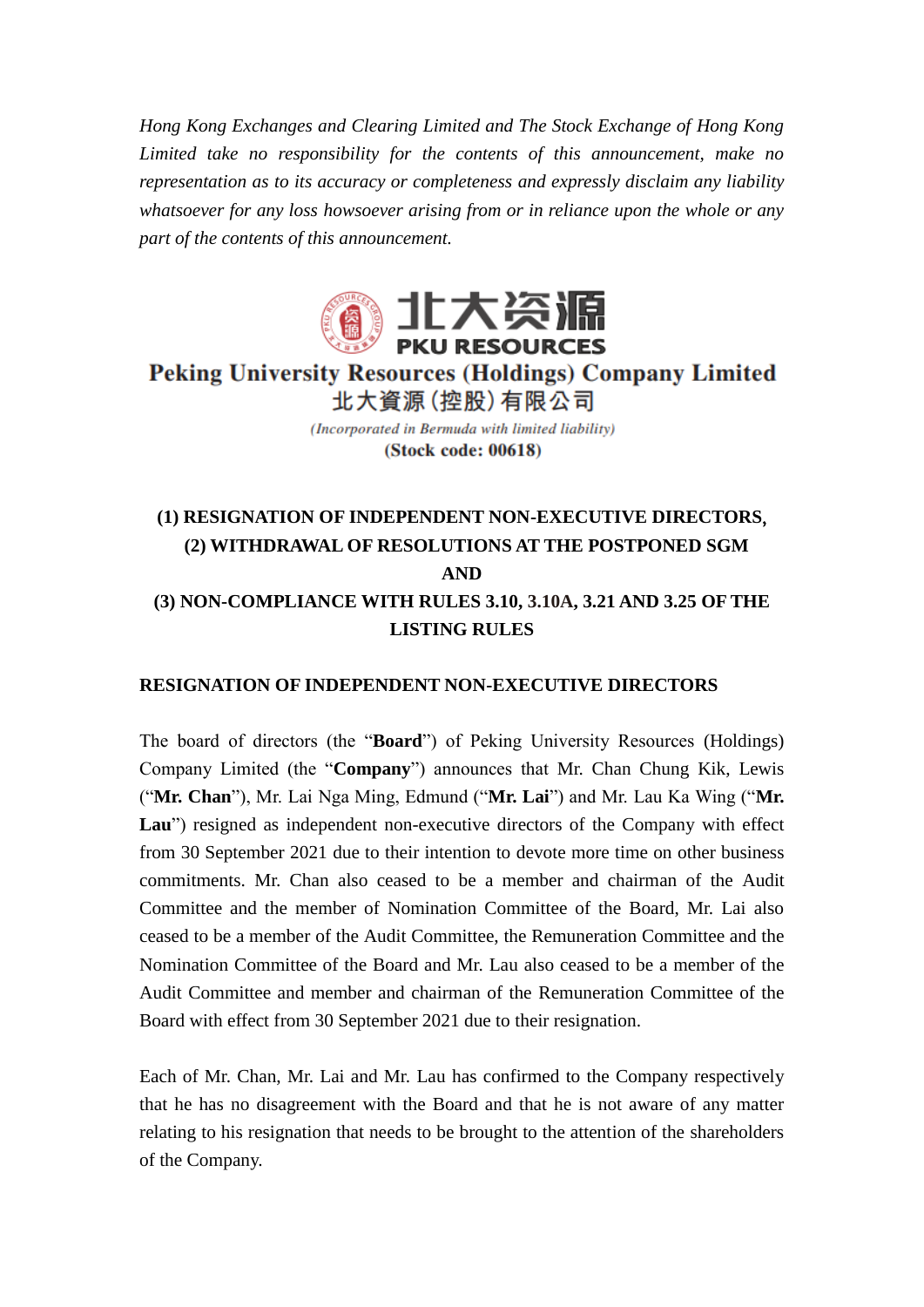The Board would like to express its sincere gratitude to Mr. Chan, Mr. Lai and Mr. Lau for their invaluable contribution to the Company and its subsidiaries during their tenure of services.

### **WITHDRAWAL OF RESOLUTIONS AT THE POSTPONED SGM**

References are made to the circular (the "**Circular**"), the notice (the "**SGM Notice**") of the special general meeting (the "**SGM**") and the form of proxy of the SGM (the "**Proxy Form**") of the Company each dated 14 July 2021 and the announcement of the Company dated 17 September 2021 in relation to the postponement of special general meeting (the "**Postponed SGM**") (the "**Announcement**"). Unless the context otherwise requires, capitalized terms used herein shall have the same meanings as those defined in the Circular, the SGM Notice, the Proxy Form and the Announcement.

Due to the resignation of Mr. Chan, Mr. Lai and Mr. Lau as independent non-executive directors, the ordinary resolution numbered (1) to remove Mr. Chan, the ordinary resolution numbered (2) to remove Mr. Lai and the ordinary resolution numbered (3) to remove Mr. Lau as set out in the SGM Notice respectively, the Circular and the Proxy Form are no longer applicable and will not be put forward for consideration and approval by the Shareholders at the Postponed SGM.

Save for the above, all other resolutions as set out in the SGM Notice and the sequence thereof, remain unchanged. Proxy Forms lodged by the Shareholders will remain valid except that no poll will be conducted or counted for the ordinary resolution numbered (1), (2) and (3).

Shareholders are reminded to read the Circular, the SGM Notice (including its notes) , the Proxy Form and the Announcement for details in respect of other resolutions which will be put forward as scheduled for consideration and approval at the Postponed SGM, eligibility for attending the Postponed SGM, appointment of proxy and other relevant matters.

## **NON-COMPLIANCE WITH RULES 3.10, 3.10A, 3.21 AND 3.25 OF THE LISTING RULES**

According to: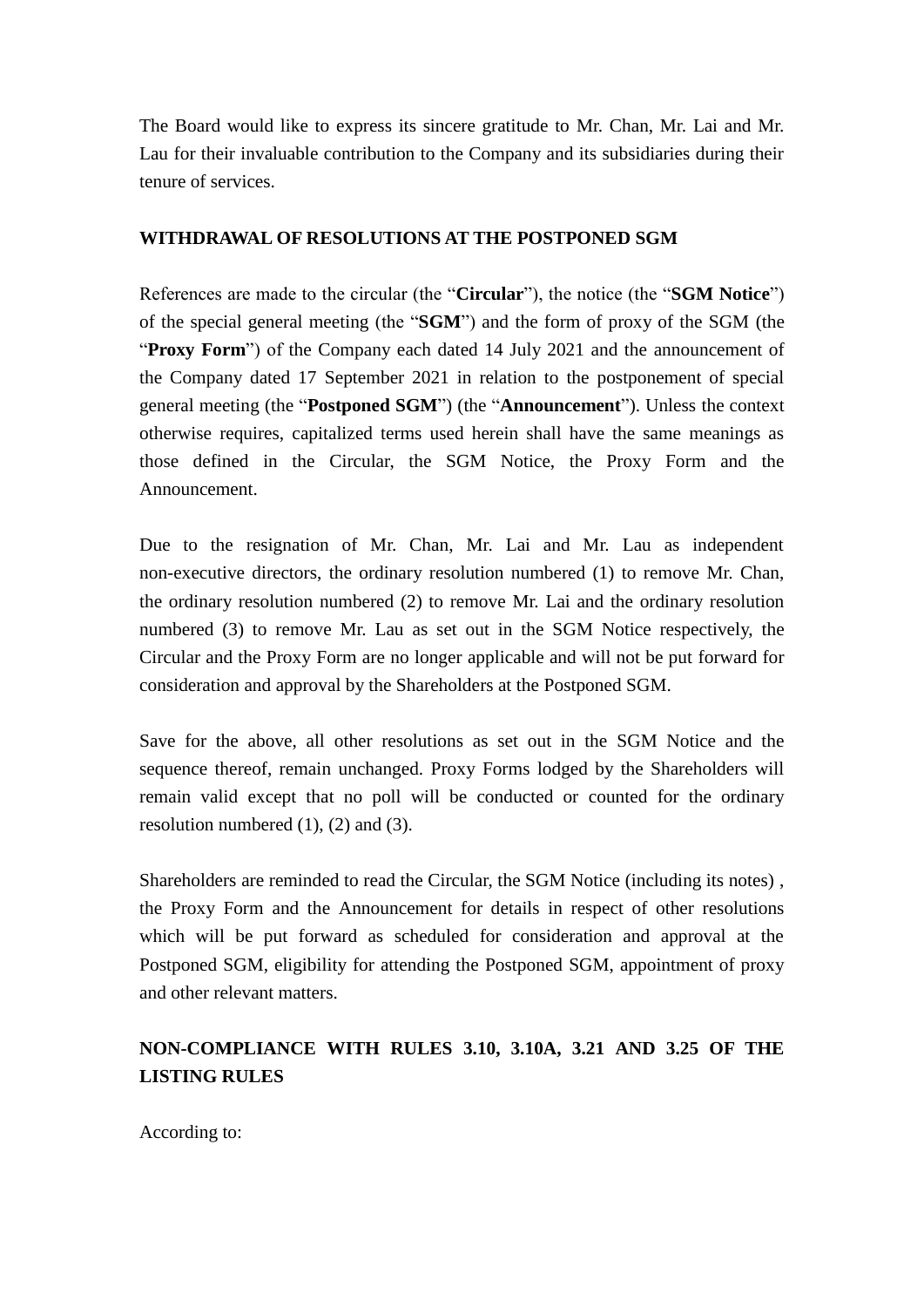- (a) Rule 3.10 of the Listing Rules, the Company is required to have (1) at least three independent non-executive directors; and (2) at least one of the independent non-executive directors must have appropriate professional qualifications or accounting or related financial management expertise;
- (b) Rule 3.10A of the Listing Rules, the Company must appoint independent non-executive directors representing at least one-third of the Board;
- (c) Rule 3.21 of the Listing Rules, (i) the audit committee of the Board must comprise a minimum of three members, at least one of whom is an independent non-executive director with appropriate professional qualifications or accounting or related financial management expertise as required under Rule 3.10(2) of the Listing Rules; and (ii) the audit committee must be chaired by an independent non-executive director; and
- (d) Rule 3.25 of the Listing Rules, the remuneration committee must be chaired by an independent non-executive director and comprising a majority of independent non-executive directors.

Following the resignation of Mr. Chan, Mr. Lai and Mr. Lau as the independent non-executive directors and their related positions in the Audit Committee of the Board:

- (a) the Board will only comprise six (6) executive directors and zero (0) independent non-executive directors. Accordingly, the Company will be unable to meet the requirement set out in Rule 3.10(1) of the Listing Rules;
- (b) the independent non-executive directors cannot represent at least one-third of the Board. Accordingly, the Company will be unable to meet the requirement set out in Rule 3.10A of the Listing Rules;
- (c) the Audit Committee will comprise zero (0) independent non-executive director. Accordingly, the Company will be unable to meet the requirements set out in Rule 3.21 of the Listing Rules; and
- (d) the Remuneration Committee will comprise one (1) executive director and zero (0) independent non-executive director. Accordingly, there will be no independent non-executive director as chairman and member of the Remuneration Committee, the Company will be unable to meet the requirements